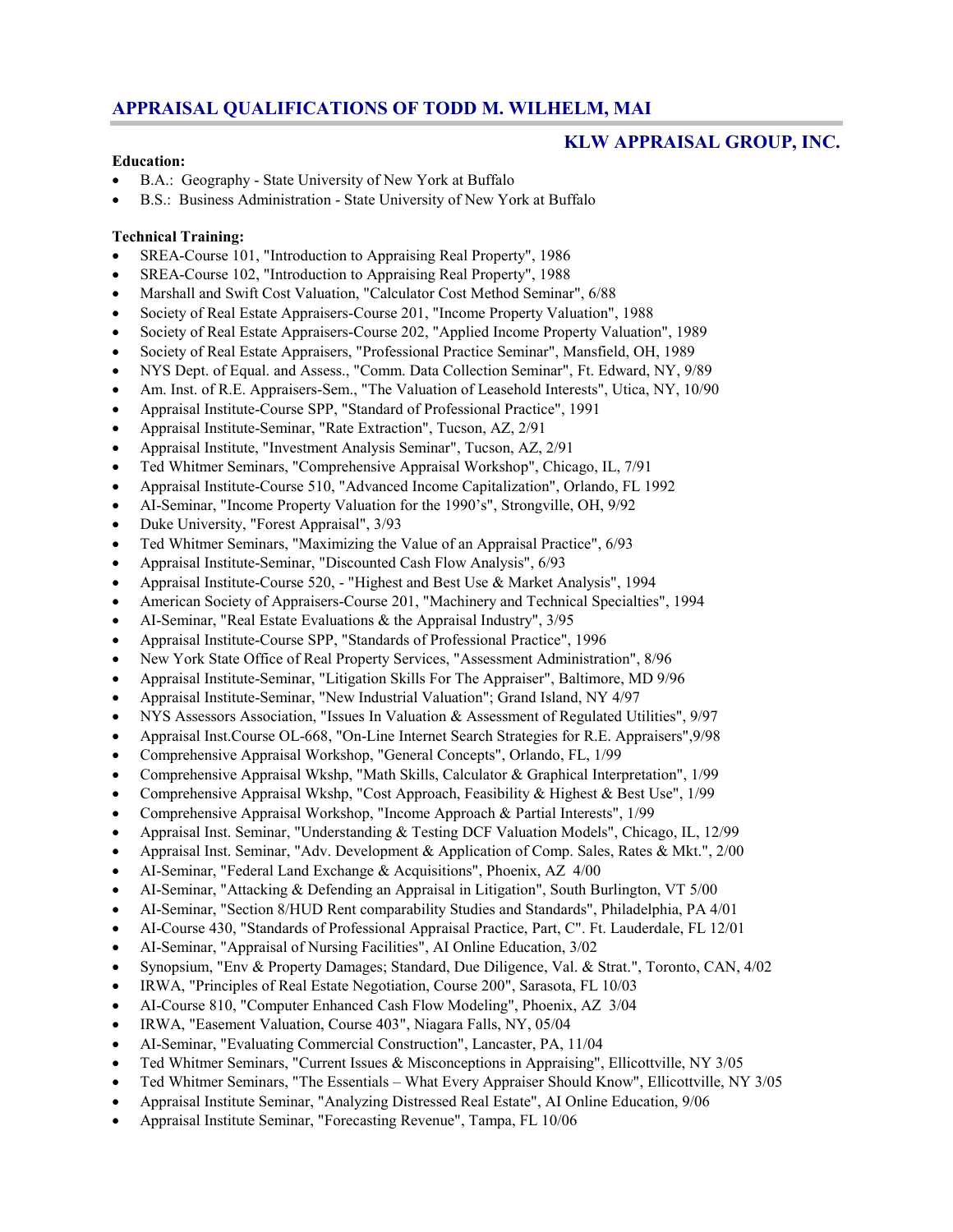## **Todd M. Wilhelm, MAI Page 2**

- Appraisal Institute Seminar, "Business Practices and Ethics", AI Online Education, 3/07
- Appraisal Institute Seminar, "USPAP Update Course", AI Online Education, 3/07
- IRWA, "Principles of Real Estate Law", Course 800, Syracuse, NY, 3/07
- Appraisal Institute, "Office Building Valuation: A Contemporary Perspective", Phoenix, AZ 3/08
- IRWA, "The Appraisal of Partial Acquisitions", Course 421, Tucson, AZ 3/09
- AI Seminar, "An Introduction to Valuing Commercial Green Buildings", AI Online Education, 11/09
- AI Seminar, "7 Hour National USPAP Equivalent Course", AI Online Education, 11/09
- AI Seminar, "Appraising from Blueprints and Specifications", AI Online Education, 11/10
- Appraisal Institute Seminar, "Analyzing Tenant Credit Risk & Commercial Lease", Pittsburg, PA, 02/11
- AI Seminar, "Online Business Practices and Ethics", AI Online Education, 03/11
- AI Seminar, "Online Appraisal Curriculum Overview General", AI Online Education, 12/11
- AI Seminar, "Online Appraisal Curriculum Overview Residential", AI Online Education, 12/11
- AI Course, "Fundamentals of Separating Real, Personal Prop. & Intangible Business Assets", Orlando, FL 3/12
- AI Seminar, "Marketability Studies: Advanced Considerations & Applications", Orlando, FL 3/13
- IRWA, "Skills of Expert Testimony " Course 804, Tampa, FL 10/13
- AI Seminar, "7 Hour National USPAP Equivalent Course", AI Online Education, 11/13
- McKissock, "Pennsylvania State Mandated Law for Appraisers", McKissock Online Education, 2/14
- McKissock, "Supervisor-Trainee Course for New York", McKissock Online Education, 1/15
- McKissock, "Agency Law", McKissock Online Education, 11/16
- The CE Shop, "Code of Ethics: Good For Your Clients & Your Business", CE Shop Online Education, 12/16
- Appraisal Institute, "Online Business Practices and Ethics", AI Online Education, 3/17
- Appraisal Institute, "2016-2017 7- Hour Equivalent USPAP Course", AI Online Education, 9/17
- Appraisal Institute, "Online Data Verification Methods", AI Online Education, 9/17
- Appraisal Institute, "Appraisal Methodologies Used by Assessors for Valuation", Elma, NY, 10/17
- Appraisal Institute, "Appraising Convenience Stores", AI Online Education, 11/17
- The CE Shop, "Code of Ethics: Real-Life Applications", CE Shop Online Education, 2/18

#### **Licensure/ Designation/Certifications:**

- Member Appraisal Institute (MAI) (Certificate #9348)
- New York State Certified General Real Estate Appraiser ID #46-4427
- Pennsylvania State Certified General Real Estate Appraiser ID #GA003450
- Certified Data Collection Field Reviewer Division of Equalization & Assessment State NY
- Licensed New York State Real Estate Salesperson

#### **Memberships:**

- Appraisal Institute (MAI)
- International Right of Way Association (IRWA)
- NY State Association of Realtor's
- NY State Assessor's Association

## **Appraisal Assignments:** (Partial Listing)

- 
- Apartment Complexes Hotel/Motels
- 
- 
- 
- 
- Certiorari Actions **Certiorari Actions Race Tracks**
- Convenience Stores **Roller Rinks Convenience Stores Roller Rinks**
- Cogen Plant Schools
- 
- 
- Federal Reserve Bank **Supermarkets** Supermarkets
- 
- 
- Animal Kennels **Gravel Quarry** 
	-
- Automobile Dealerships **Industrial Complexes**
- Billboards **Insurance Valuation Insurance Valuation**
- Bowling Alleys **Complexes Complexes Complexes**
- Branch Banks **Post Office Site Analysis Post Office Site Analysis** 
	-
	-
	-
- Fast Food Restaurants **Self Storage Facilities Self Storage Facilities**
- Feasibility Studies Shopping Plazas/Malls
	-
- Funeral Homes Vacant Land & Subdivisions
	- Gas/Service Stations <br>
	Stations <br>
	Stations <br>
	Stations <br>
	Stations <br>
	Stations <br>
	Stations <br>
	Stations <br>
	Stations <br>
	Stations <br>
	Stations <br>
	Stations <br>
	Stations <br>
	Stations <br>
	Stations <br>
	Stations <br>
	Stations <br>
	Stations <br>
	Stations <br>
	S